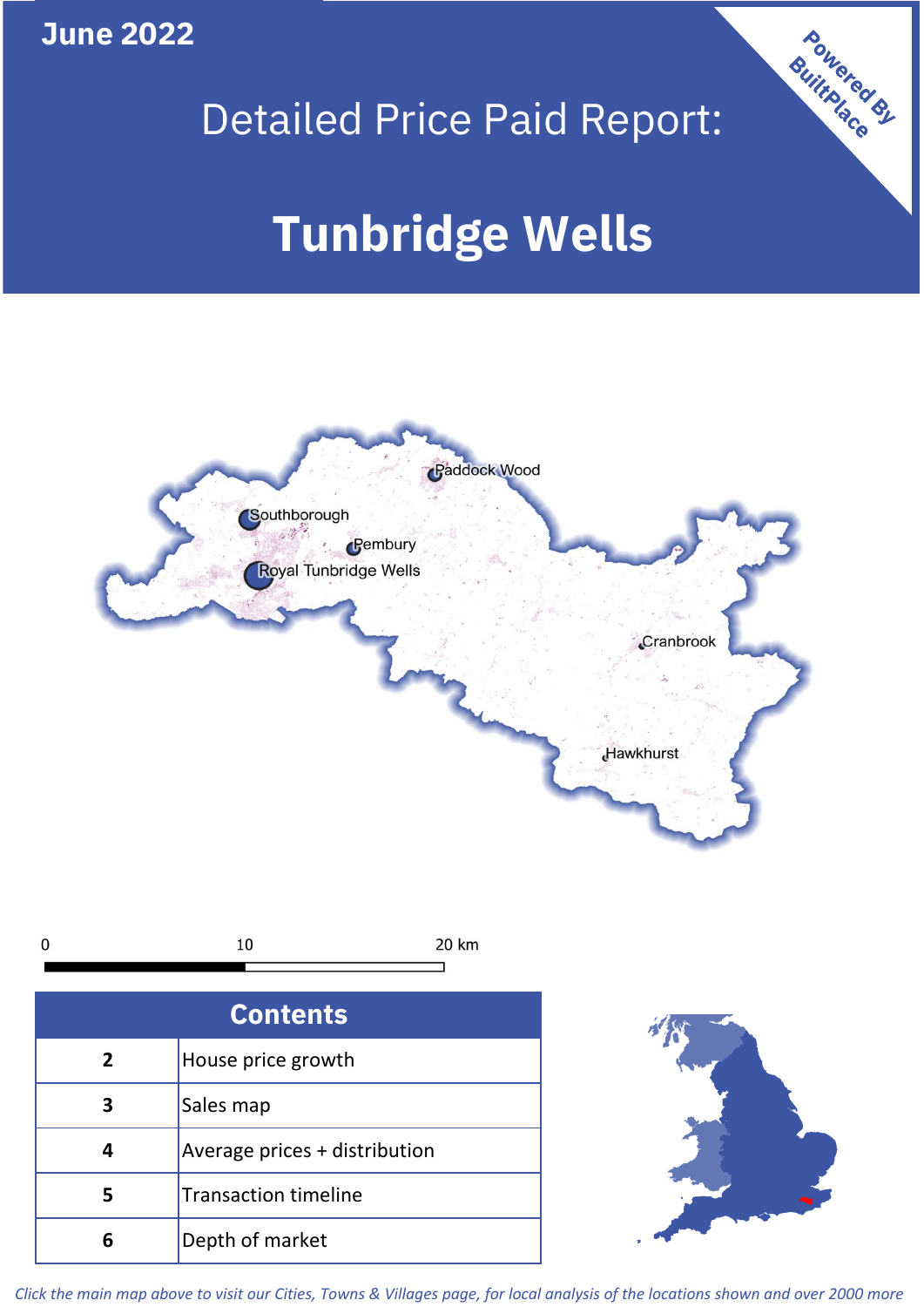#### **Headline Data**

|                     | <b>Current level</b> | 3 month  | <b>Annual</b> | 5 year | 10 year |
|---------------------|----------------------|----------|---------------|--------|---------|
| <b>House prices</b> | £438,504             | 2.8%     | 8.8%          | 19.8%  | 67.3%   |
| <b>Transactions</b> | 2,167                | $-11.8%$ | 19.5%         | 9.8%   | 27.7%   |

# **House Price Growth (April 2022 data)**

#### *Annual Change in House Prices*



House prices in Tunbridge Wells grew by 8.8% in the 12 months to April 2022 (based on 3-month smoothed data). By comparison national house prices grew by 10.7% and prices in the South East grew by 11.5% over the same period.

Tunbridge Wells house prices are now 60.8% above their previous peak in 2007, compared to +60.7% for the South East and +52.9% across England.



#### *Year-To-Date Change in House Prices, December to April*

Local prices have grown by 3.6% in 2022 so far, compared to growth of 2.5% over the same period last year.

#### *Source: OS OpenData; UK House Price Index (Contains HM Land Registry data © Crown copyright)*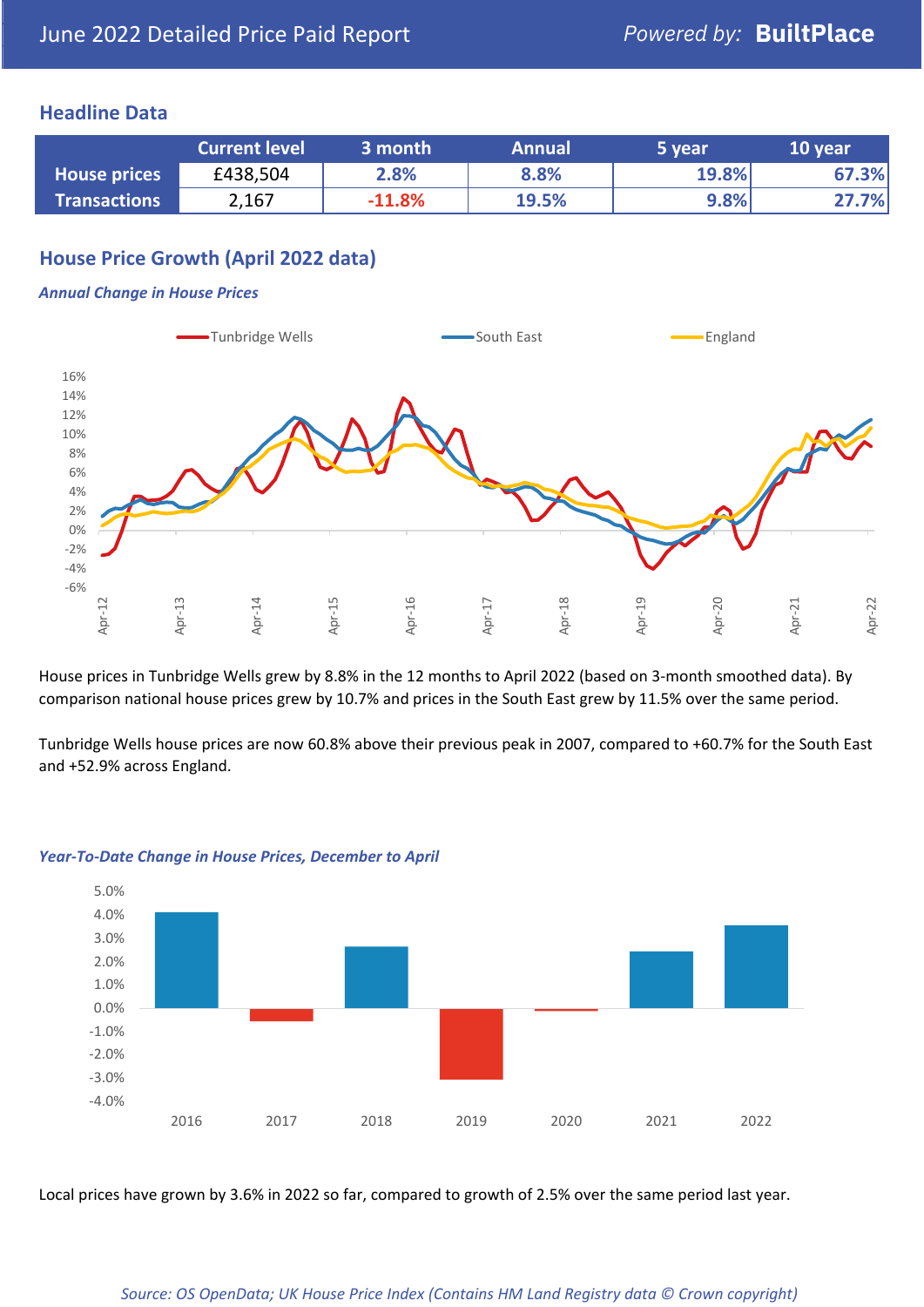# **House Price Map**

#### *12 months to April 2022*



*Each point is one postcode, coloured by the average value relative to all sales in this local authority (price bands are LA-specific quintiles).*

**Map Key**

| Min      | <b>Max</b> |                            |
|----------|------------|----------------------------|
| Up to    | £273,000   | 1st quintile / lowest 20%  |
| £273,000 | £354,000   | 2nd quintile               |
| £354,000 | £457,000   | 3rd quintile               |
| £457,000 | £711,000   | 4th quintile               |
| £711,000 | and over   | 5th quintile / highest 20% |

#### *Source: OS OpenData; UK House Price Index (Contains HM Land Registry data © Crown copyright)*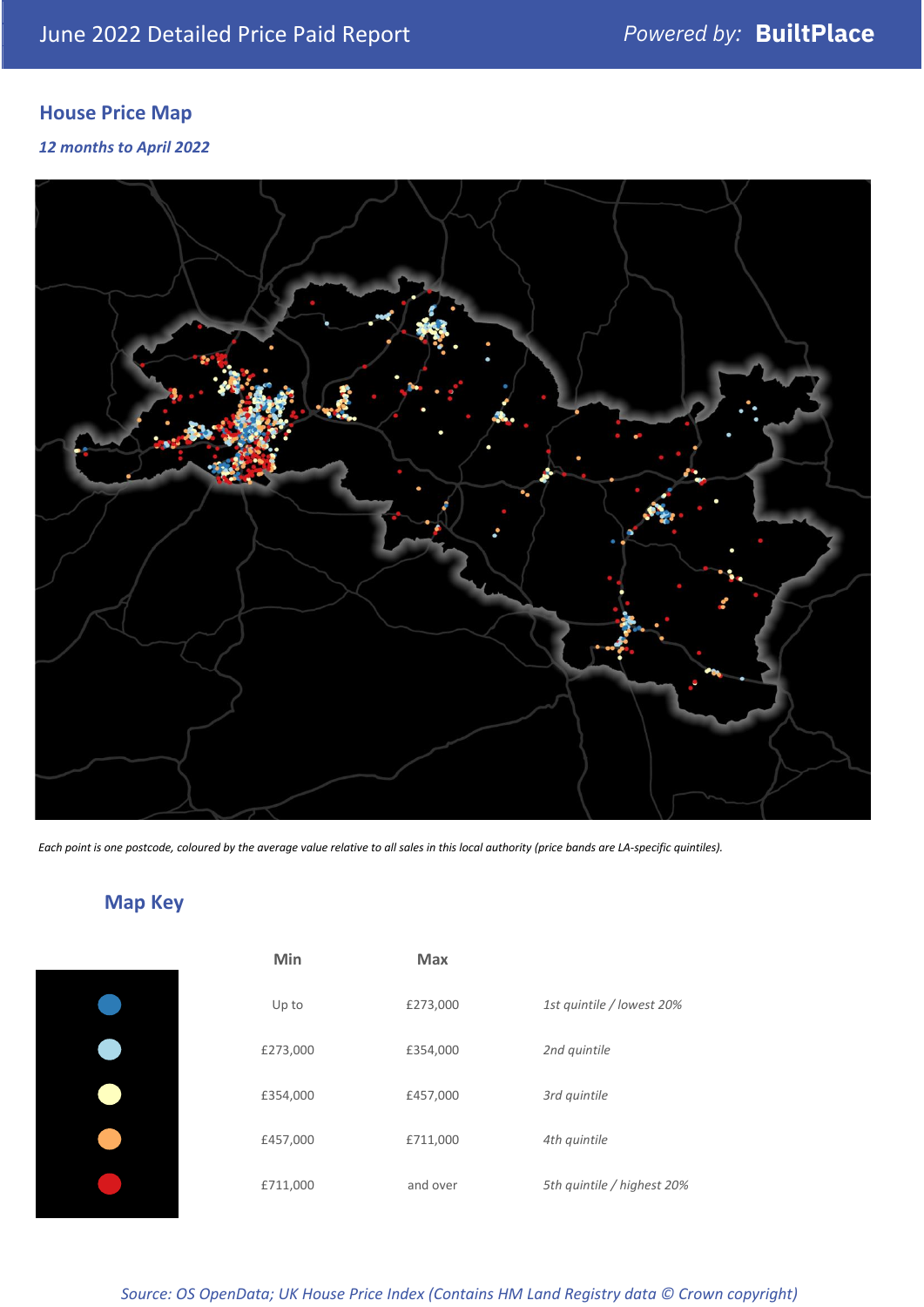# **Average House Price by Property Type**

#### *12 months to April 2022*



|                 | <b>New</b> | <b>Second hand</b> |  |  |
|-----------------|------------|--------------------|--|--|
| <b>Flat</b>     | £442,871   | £281,851           |  |  |
| <b>Terraced</b> | £419,333   | £461,319           |  |  |
| Semi-detached   | £442,679   | £493,690           |  |  |
| <b>Detached</b> | £663,874   | £890,813           |  |  |

## **House Price Distribution by Year**

*All properties, by price band and calendar year (2020 = year to date)*

|                    | 1997 | 2002 | 2007 | 2012 | 2017 | 2019 | 2020 |
|--------------------|------|------|------|------|------|------|------|
| <b>Under £100k</b> | 65%  | 15%  | 2%   | 2%   | 1%   | 0%   | 0%   |
| £100-200k          | 25%  | 51%  | 32%  | 28%  | 10%  | 6%   | 7%   |
| E200-300k          | 7%   | 18%  | 32%  | 30%  | 25%  | 18%  | 20%  |
| £300-400k          | 2%   | 8%   | 15%  | 14%  | 23%  | 24%  | 21%  |
| £400-500k          | 1%   | 4%   | 8%   | 9%   | 12%  | 15%  | 15%  |
| £500k-1m           | 0%   | 3%   | 10%  | 15%  | 23%  | 31%  | 28%  |
| £1-2m              | 0%   | 0%   | 1%   | 2%   | 6%   | 6%   | 6%   |
| <b>Over £2m</b>    | 0%   | 0%   | 0%   | 0%   | 0%   | 1%   | 2%   |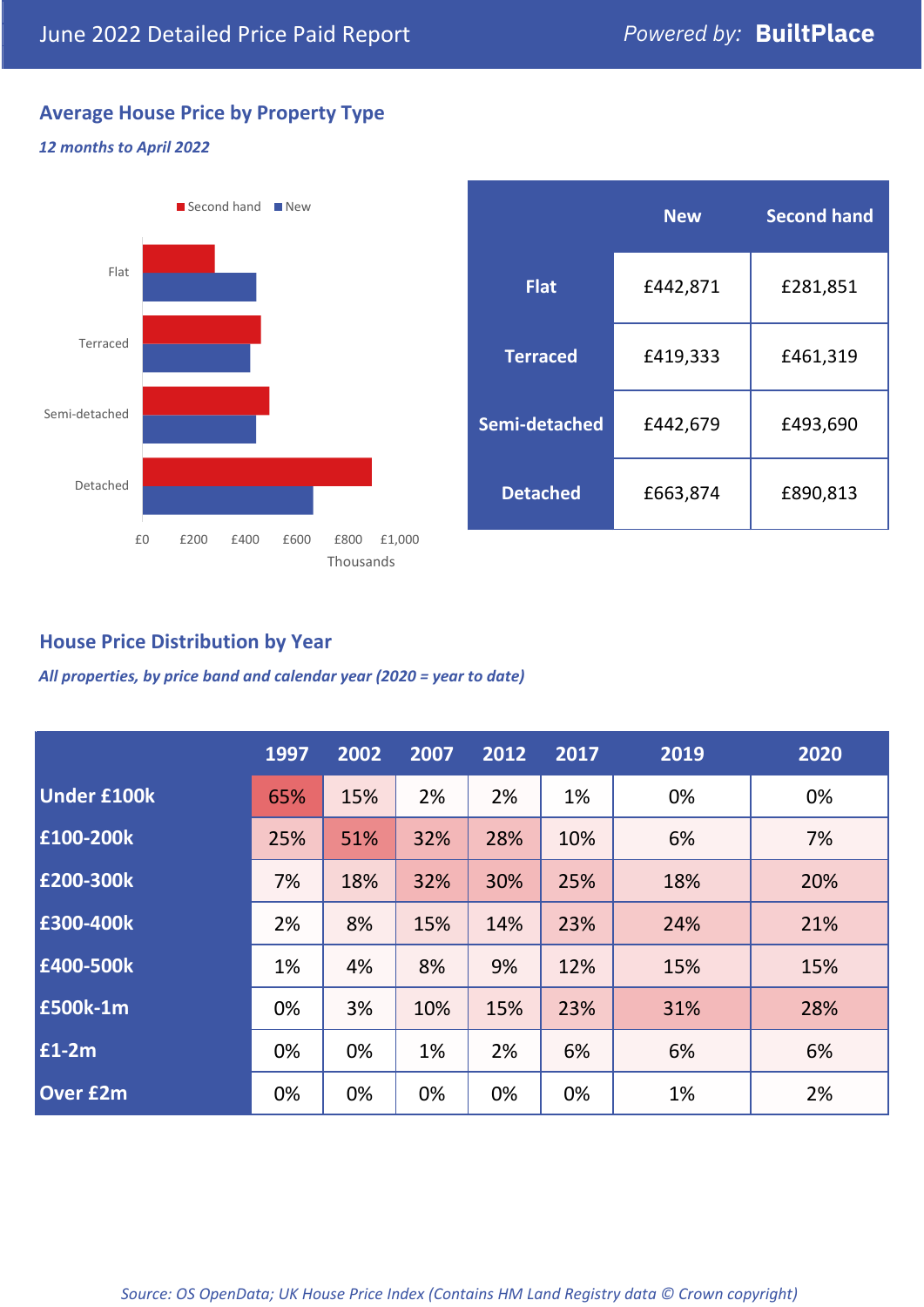## **Transactions (February 2022 data)**

*Annual Transactions, Indexed (2001-05 average = 100)*



There were 2,167 transactions in Tunbridge Wells during the 12 months to February 2022. This is 87% of the average from 2001-05 and suggests activity is below pre-downturn levels.

Transactions in Tunbridge Wells have fallen by 1.0% since 2014, compared to changes of -9.9% for South East and -7.7% for England.



#### *Cash and New Build Sales as % of Total, by Year*

*Note: The data on this page EXCLUDES transactions identified as transfers under a power of sale/repossessions, buy-to-lets (where they can be identified by a mortgage), and transfers to non-private individuals - i.e. it comprises only Land Registry 'A' data.*